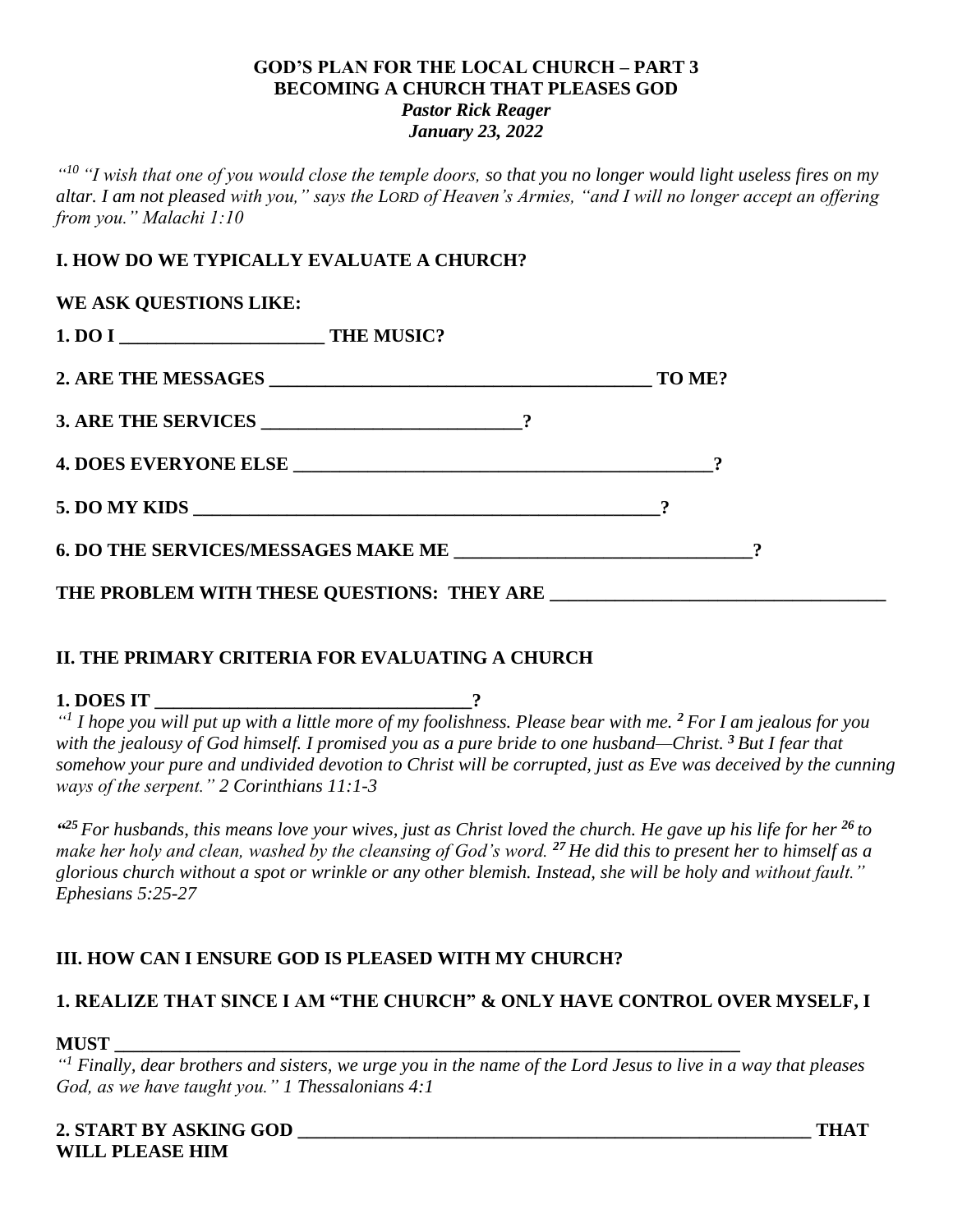*" 5 If you need wisdom, ask our generous God, and he will give it to you. He will not rebuke you for asking. <sup>6</sup> But when you ask him, be sure that your faith is in God alone." James 1:5-6*

*" <sup>16</sup> Make the most of every opportunity in these evil days. <sup>17</sup> Don't act thoughtlessly, but understand what the Lord wants you to do." Ephesians 5:16-17*

#### **KEY: THIS IS DRIVEN BY A**

*" <sup>37</sup> If you love your father or mother more than you love me, you are not worthy of being mine; or if you love your son or daughter more than me, you are not worthy of being mine." Matthew 10:37*

## **3. DEVOTE MYSELF TO REGULAR WORSHIP, GIVING GOD MY \_\_\_\_\_\_\_\_\_\_\_\_\_\_\_\_\_\_\_\_\_\_\_\_\_\_\_\_**

#### **& WORSHIP HIM \_\_\_\_\_\_\_\_\_\_\_\_\_\_\_\_\_\_\_\_\_\_\_\_\_\_\_\_\_\_\_\_\_\_\_\_\_\_\_\_\_\_\_\_\_\_\_\_\_\_\_\_\_\_\_\_**

*" <sup>46</sup> They worshiped together at the Temple each day, met in homes for the Lord's Supper, and shared their meals with great joy and generosity…" Acts 2:46*

*" <sup>23</sup> But the time is coming—indeed it's here now—when true worshipers will worship the Father in spirit and in truth. The Father is looking for those who will worship him that way. <sup>24</sup> For God is Spirit, so those who worship him must worship in spirit and in truth." John 4:23-24*

*" <sup>7</sup> You hypocrites! Isaiah was right when he prophesied about you, for he wrote, <sup>8</sup> 'These people honor me with their lips, but their hearts are far from me. <sup>9</sup> Their worship is a farce, for they teach man-made ideas as commands from God.'" Matthew 15:7-9*

#### **4. DEVOTE MYSELF TO PRAYER, GIVING GOD REGULAR \_\_\_\_\_\_\_\_\_\_\_\_\_\_\_\_\_\_\_\_\_\_\_\_\_\_\_\_ &**

#### **STAYING IN \_\_\_\_\_\_\_\_\_\_\_\_\_\_\_\_\_\_\_\_\_\_\_\_\_\_\_\_\_\_\_\_\_\_\_\_\_\_\_\_\_\_\_\_\_\_\_\_\_\_\_\_\_\_\_\_\_\_\_\_\_\_\_\_\_**

<sup>442</sup> All the believers devoted themselves to the apostles' teaching, and to fellowship, and to sharing in meals *(including the Lord's Supper), and to prayer." Acts 2:42*

### **5. DEVOTE MYSELF TO TEACHING OF MY TEACHING MINISTERS, GIVING GOD MY**

 $\&$  **THAT** 

# **IS NOT IN LINE WITH MY CURRENT WAY OF LIVING**

<sup>442</sup> All the believers devoted themselves to the apostles' teaching, and to fellowship, and to sharing in meals *(including the Lord's Supper), and to prayer." Acts 2:42*

*" <sup>2</sup> But don't just listen to God's word. You must do what it says. Otherwise, you are only fooling yourselves." James 1:2*

# **OFTEN AS I CAN**

### **6. \_\_\_\_\_\_\_\_\_\_\_\_\_\_\_\_\_\_\_\_\_\_\_\_\_\_\_\_\_\_\_\_\_\_\_\_\_\_\_\_\_ MY CHURCH FAMILY HOWEVER I CAN, AS**

*" <sup>9</sup> "I have loved you even as the Father has loved me. Remain in my love. <sup>10</sup> When you obey my commandments, you remain in my love, just as I obey my Father's commandments and remain in his love. <sup>11</sup> I have told you these things so that you will be filled with my joy. Yes, your joy will overflow! <sup>12</sup> This is my commandment: Love each other in the same way I have loved you. <sup>13</sup> There is no greater love than to lay down one's life for one's friends." John 15:9-13*

*" <sup>34</sup> So now I am giving you a new commandment: Love each other. Just as I have loved you, you should love each other. <sup>35</sup> Your love for one another will prove to the world that you are my disciples." John 13:34-35*

*" <sup>16</sup> We know what real love is because Jesus gave up his life for us. So we also ought to give up our lives for our*